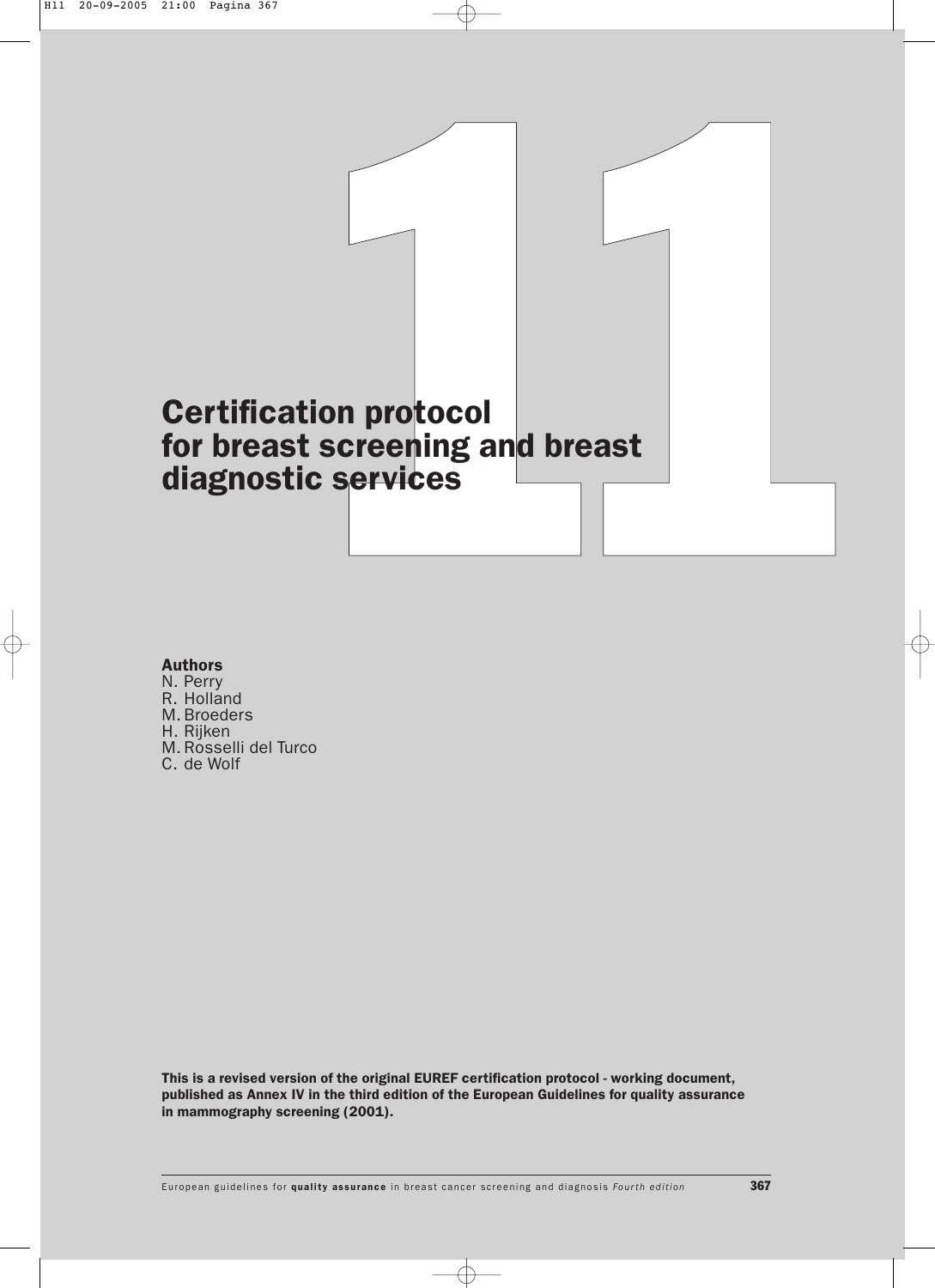#### CERTIFICATION PROTOCOL FOR BREAST SCREENING AND BREAST DIAGNOSTIC SERVICES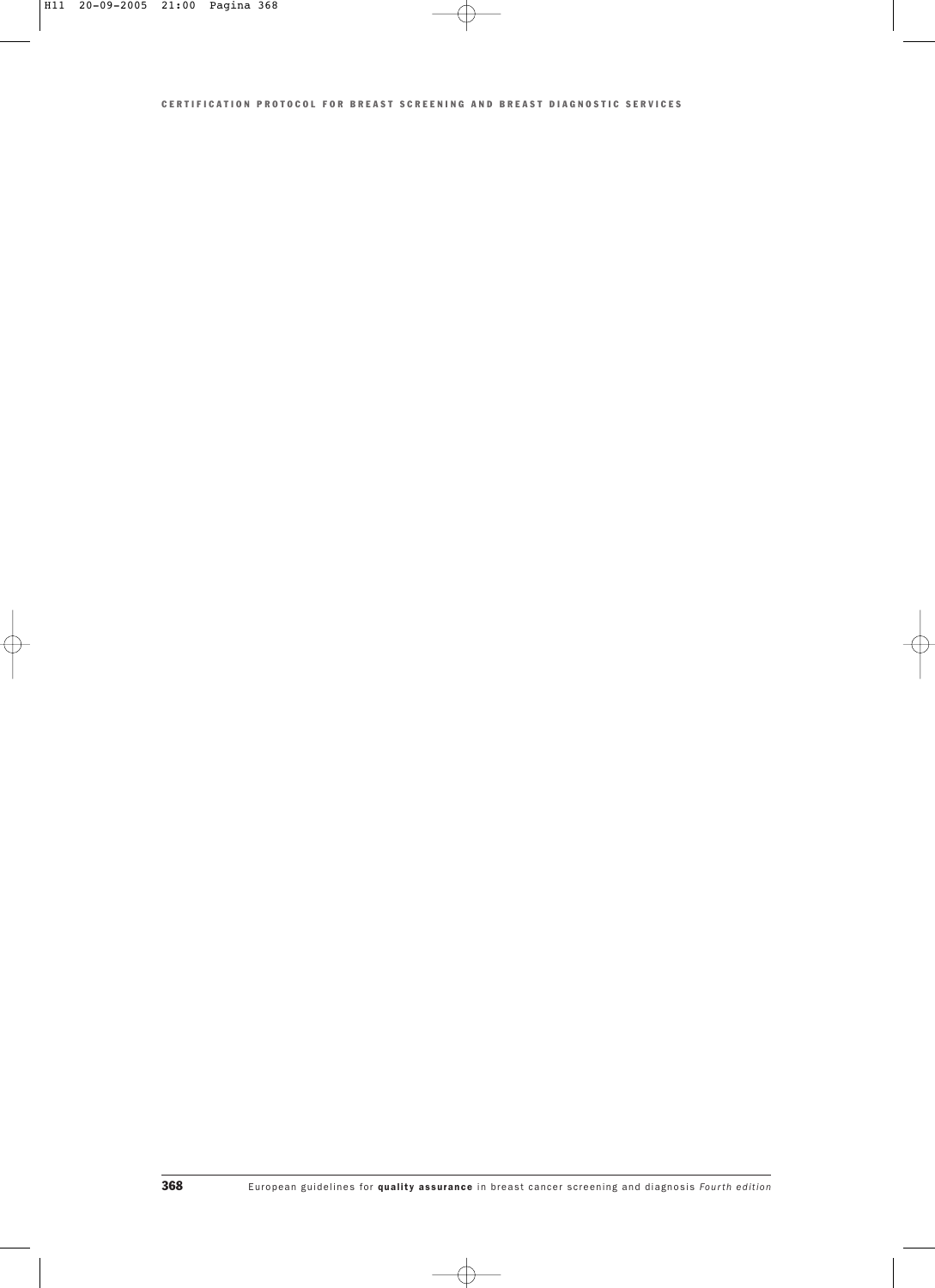

## 11.1 Executive Summary

Mammography (x-ray examination of the breast) is a widely used imaging procedure - undergone by at least 10 million women per year in the European Member States. The main benefits are those of early detection of breast cancer, reduction in mortality from breast cancer by mammography screening and reassurance of normality, The potential harm in terms of the creation of unnecessary anxiety and morbidity, untoward economic costs and the use of ionising radiation should not be underestimated.

Use of sub-optimal equipment by insufficiently trained and skilled professional staff will negate the major benefits of screening and result in poorly effective and cost ineffective mammography services. We believe that positive steps are necessary to abolish such practice and that it is important to help consumers, health care professionals, government authorities and other interested parties to identify high quality mammography services.

We have therefore developed a European programme for:

#### Voluntary certification of high quality diagnostic breast imaging and breast screening services

This certification allows tangible and demonstrable recognition of adherence to a recognised quality system and will take into account the special requirements of both breast diagnostic and screening services. It has been developed for the European Commission by EUREF in cooperation with the European Network of Breast Screening programmes, competent departments of the European Commission, European agencies and other interested national authorities in Member States.

Methodology and criteria are described for four chosen certification categories, two for the provision of diagnostic breast imaging services and two for the provision of breast screening programmes. These categories range from the ability to produce an adequate quality mammogram up to a centre performing population screening to European Reference Centre level.

In addition to these four certification categories an Advisory Visit and a Pre-certification Visit will be offered to screening programmes on request.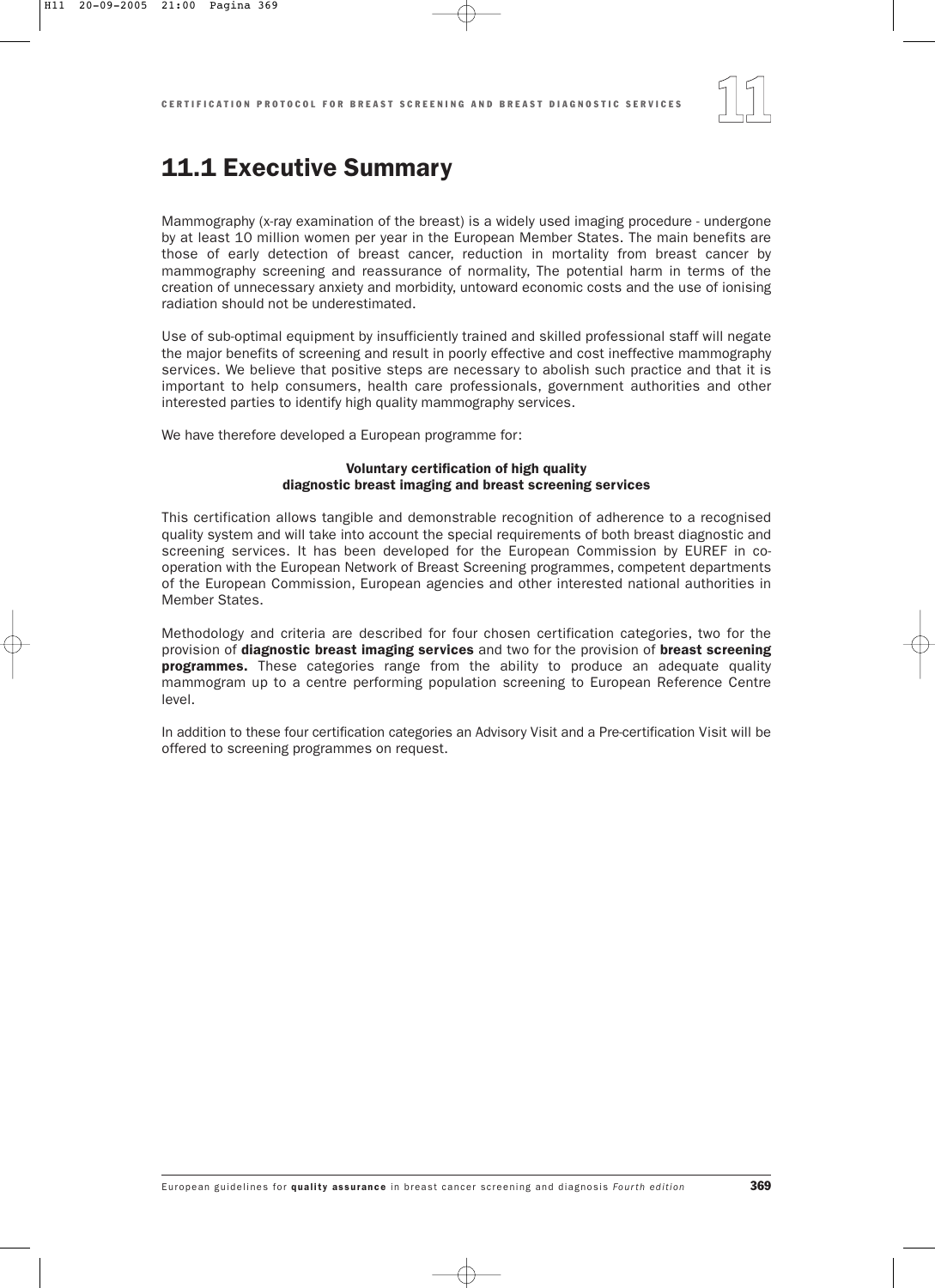## 11.2 Introduction

Europe currently leads the world in implementation of organised population based breast cancer screening programmes using mammography of demonstrable high quality. Considerable progress has been made with effective population based screening in several Member States. The experience gained in these activities has demonstrated the complex technical, organisational and professional aspects of maintaining an appropriate balance between the beneficial and potentially harmful effects of mammography. This need for a high quality service in mammography and breast screening has become increasingly recognised over recent years. Attention to technical detail has been scientifically demonstrated to increase cancer detection rates and in particular to increase detection of small invasive cancers<sup>1</sup>, a major pre-requisite for maximising mortality reduction from breast cancer screening by mammography.

Training and adherence to audit have played a significant part in such advances. One of the lessons learnt is that effective mammography screening cannot be established in the framework of opportunistic screening within a symptomatic mammography service. It is essential to have in place high quality diagnostic mammography imaging services, which may or may not participate within a fully organised quality assured breast screening process. Benefits and advances gained by quality assured screening programmes working to recognised high standards should be introduced into programmes that are less experienced and also into the realms of diagnostic mammography.

In 1988 the European Commission funded the Europe Against Cancer Programme and initiated a Pilot Project Network in the Member States. This would examine and develop the methodologies of breast cancer screening in different health care environments, share knowledge, experience and provide reliable information for political decision making in each Member State as to the future of any national breast screening programmes. After the first few years, the pilot projects matured into a more quality based network for breast cancer screening, with funding only provided for quality improvement initiatives. EUREF - The European Network of Reference Centres for Breast Cancer Screening - was set up in order to facilitate and co-ordinate training in these screening centres. It would provide epidemiological and physico-technical support and ultimately have the aim of bringing each of the network members to Reference Centre status within its own country. The breast screening network has received funding from The Europe Against Cancer programme and up until now the provision of such funding for quality assurance measures, the co-ordinating of training and the site visits performed by consultants to the programme have been the major means by which a quality service has been documented and recognised. EUREF has now further refined its role towards certification and is redefined as the European Reference Organisation for Quality Assured Breast Screening and Diagnostic Services, while the Network continued its activities, with a number of highly successful projects, as the European Breast Cancer Network (EBCN).

We regard it as crucial that adherence to a quality system receives tangible and demonstrable recognition by way of certification. Certification of health care services is an endeavour receiving increasing attention from government agencies, professional bodies and health care purchasers and providers in Europe. There is an increasing awareness of the benefits of this process in improving the outcome and the cost effectiveness of health care services through successful implementation of quality assurance systems. The inference from certification is two fold. Firstly that a certain level of performance has been achieved, secondly that a certificate may be withdrawn if standards are not maintained. In order to ensure that previous standards have not deteriorated, it is suggested that recertification must be obtained every five years.

Certification in this instance may be defined as the granting of documentation in the form of a certificate to signify that set standards as laid out in the European Guidelines have been achieved. The certificate will be time limited and will state that a recognised international visiting team of professionals, of an approved standard, has visited the unit/organisation concerned and has found it to have achieved satisfactory standards to the level of certification granted in accordance with the protocol.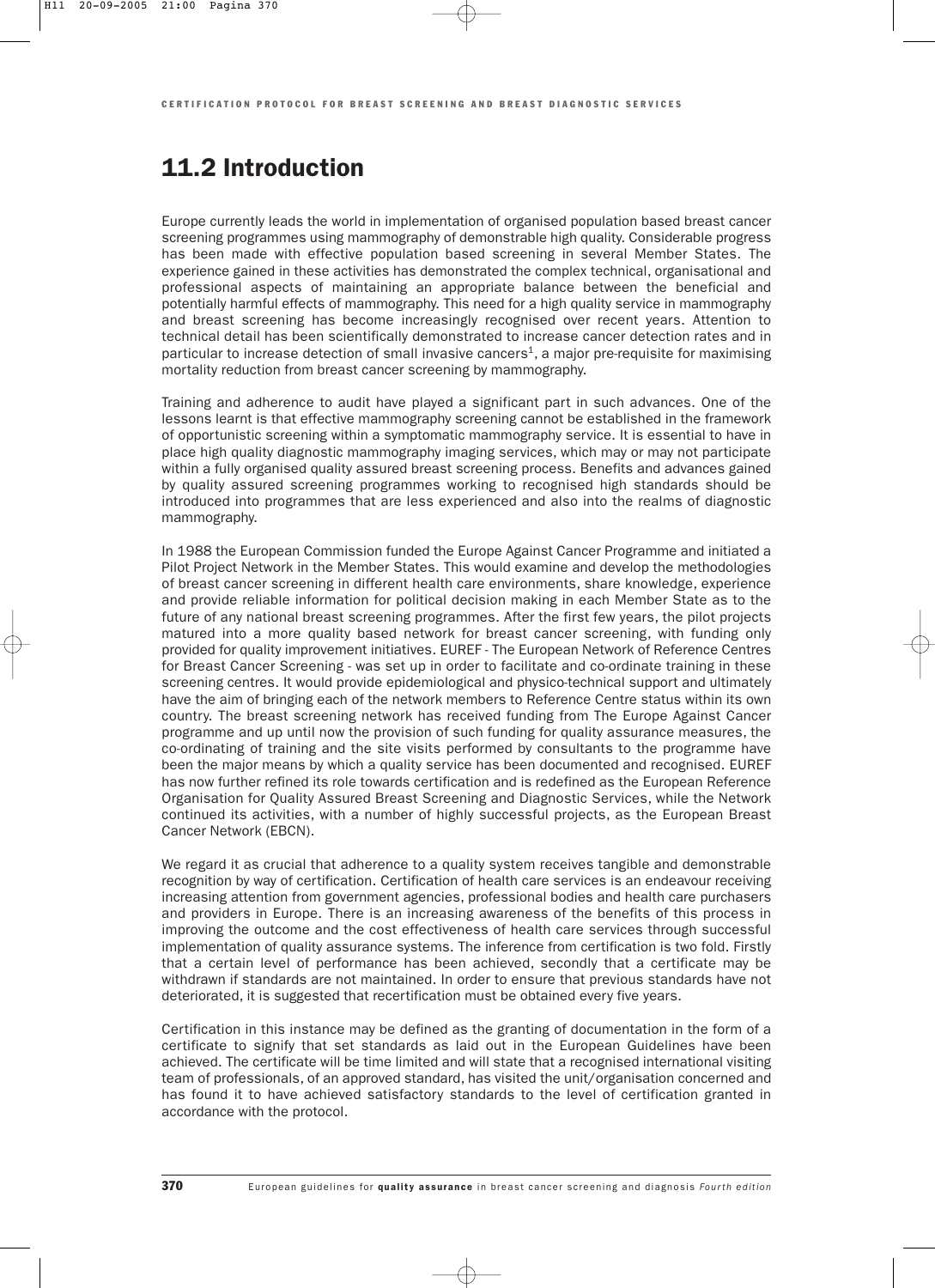

In this manner, commitment to quality assurance activities will be increased throughout Europe, including the new Member States, and this will bring benefit from an extensive team of associated experts to those European areas not currently experienced in high quality mammography.

Some workers believe that the way forward in this matter is to undergo the process of obtaining the ISO 9000 Standard. Experience in the UK Breast Screening Programme has shown that this methodology is not optimal for the purpose required in breast cancer screening. The voluntary accreditation system for mammography in the United States organised initially by The American College of Radiology demonstrated most effectively how such a system rapidly takes hold and may become mandatory in the short to medium term. Ultimately, 'purchasing power' from general practitioners, women's groups or health insurance agencies is likely to be of great significance. Certification can act in support of this.

All requests for certification will be of a voluntary nature until such time in the future that the European Commission or other authorities consider this to be mandatory. These certification activities should not be detrimental to any worthwhile local quality initiatives taking place in units or programmes, and as far as possible should eventually become integrated with, and work alongside initiatives being taken at national level by recognized authorities in each Member State.

## 11.3 Breast screening versus diagnostic breast imaging activity

It is important to distinguish clearly between the differing requirements for a breast diagnostic service and a breast screening programme. It is important to avoid confusion between the wider organisational and epidemiological support that will be necessary for a screening programme and to some extent the differing facilities that may be required between both services.

To this end we have separated the certification categories between breast screening and breast diagnostic activity. We intend to further clarify this issue by issuing certificates, which will be marked as Diagnostic Breast Imaging or Breast Screening. The issuing of a Diagnostic Breast Imaging Certificate will therefore make no judgement or reference to the ability to perform screening, likewise the possession of a Diagnostic Breast Imaging Certificate in no way implies that this unit is suitable to perform screening activities. Breast Screening Certificates will only be available to organised population based screening programmes, not to individual 'screening' units outside a screening programme.

## 11.4 Certification categories and visits

Four certification categories and two specialised visits are described:

- 1. Diagnostic Breast Imaging Unit
- 2. Diagnostic Breast Assessment Unit
- 3. Loco-regional Breast Screening Programme
- 4. European Reference Centre for Breast Screening
- 5. Advisory Visit (A) & Pre-certification Visit (B)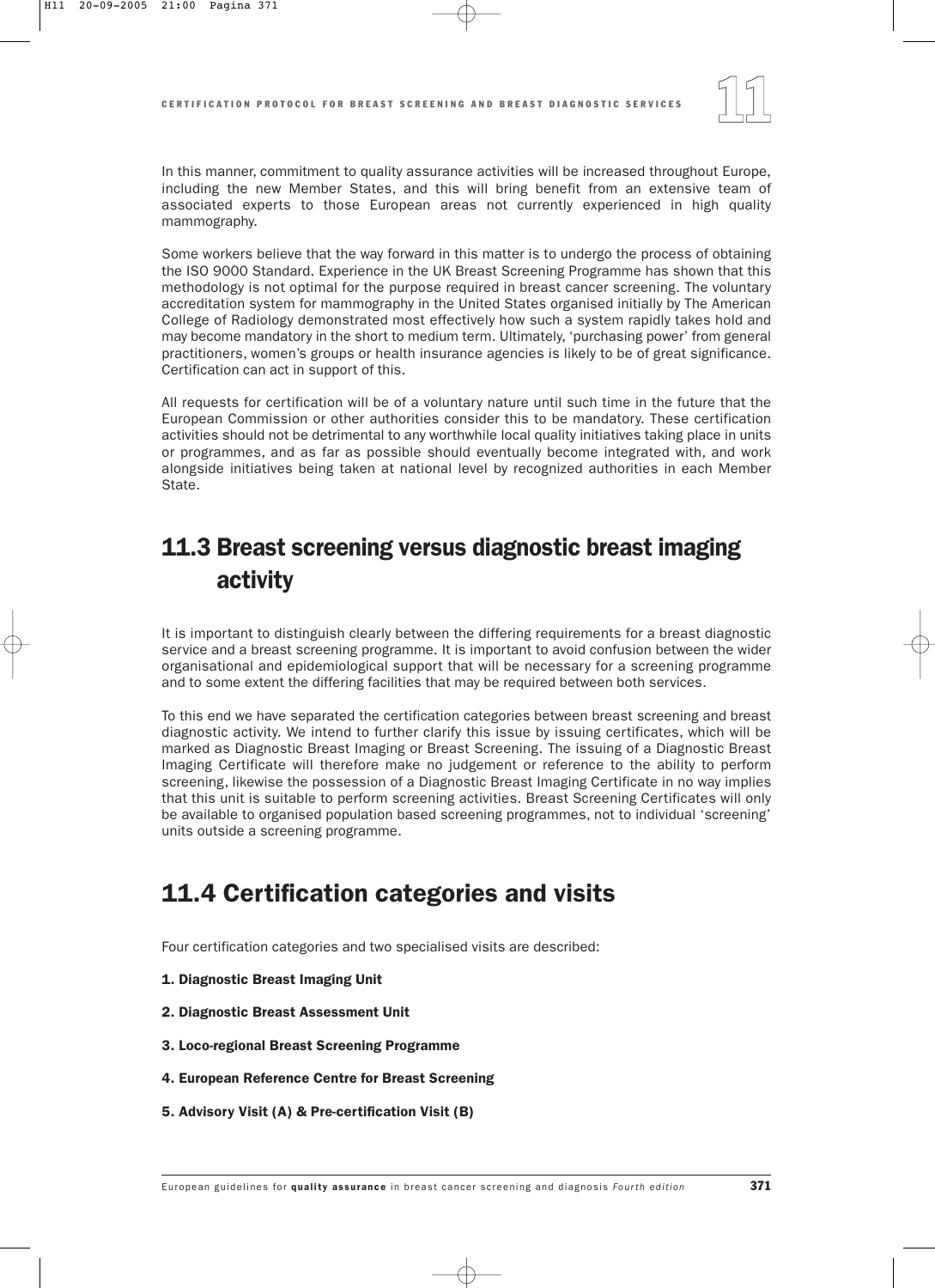Different categories and visits of certification should be acknowledged from the ability to produce an adequate quality mammogram in an individual Diagnostic Breast Imaging Unit, up to a facility that is capable of acting as a European Reference Centre for population based breast screening activities. Reference will be made to whether the programme is working in a centralised or decentralised setting.

Also in a decentralised setting all participating offices (Diagnostic Breast Imaging Units and Diagnostic Breast Assessment Units) will be required to form part of the centralized physicotechnical and professional quality control requirements as described, and comply with all relevant criteria. The mammographic image quality will be assured, as will the experience of the second radiologist performing centralised double reading. Volume requirements as stated in the following sections are regarded as the absolute minimum required to allow the production of adequate diagnostic quality images. Greater numbers may not guarantee higher quality, but are much more likely to be associated with a significantly higher level of professional skill and physico-technical excellence. For this reason, higher volume throughputs are strongly recommended. In all cases a mammogram refers to a full set of mammograms performed on a woman, and should not under any circumstances for the purposes of numerical advantage be counted in terms of individual mammographic exposures.

# 11.4.1 Category 1. Certification protocol of a diagnostic breast imaging unit

This level reflects the ability of any office or clinic to provide mammographic and sonographic image quality of satisfactory physico-technical and professional standards according to published criteria in the European Guidelines<sup>2</sup>. The visiting team must be satisfied that the performance levels of equipment, radiographic staff, radiological staff and physics support services as laid out in the European Guidelines have been achieved, and that adequate and regular Quality Control procedures will be followed. The following basic criteria will be required from a Diagnostic Breast Imaging Unit:

#### A) General

- Perform at least 1,000 mammograms per year.
- Keep a record of mammogram results and monitor numbers of women referred for further assessment and for assessment outcomes.

#### B) Physico-technical

- Have dedicated equipment specifically designed for application in diagnostic mammography e.g. mammography system with magnification ability and dedicated processing, and be able to provide adequate viewing conditions for mammograms.
- Have dedicated ultrasound system.
- Comply with the physico-technical protocol in the European Guidelines.

#### C) Radiographers

• The radiographers, technologists or other members of staff performing the mammographic examination must have had at least 40 hours of documented training specific to the radiographic aspects of mammography and regularly participate in External Quality Assessment Schemes and radiographic update courses. These persons must be able to perform good quality mammograms. There should be a nominated lead in the radiographic aspects of quality control.

#### D) Radiologists

• Employ a trained radiologist, i.e. a person who has had at least 60 hours of training specific to mammography and who in volume requirements reads at least 500 mammograms per year.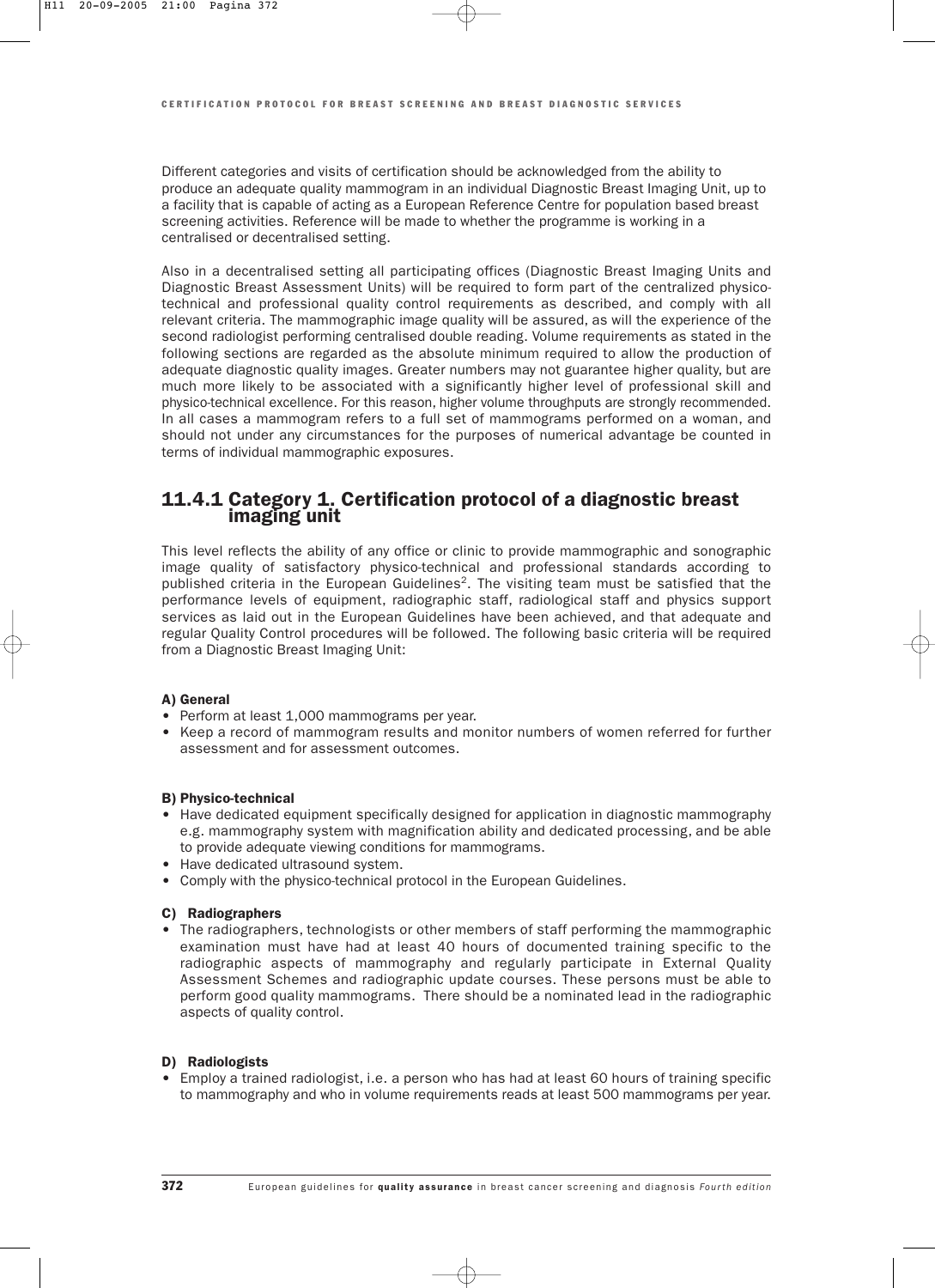

# 11.4.2 Category 2. Certification protocol of a diagnostic breast assessment unit

In addition to the standards achieved by the Diagnostic Breast Imaging Unit, a centralized system of diagnostic assessment for mammographically or clinically detected lesions must be available. There should be a full range of assessment facilities provided in order to allow complete and adequate work up by the Unit without necessarily having to refer the woman on for further investigation elsewhere.

The following basic criteria will be required from a Diagnostic Breast Assessment Unit:

#### A) General

- Perform at least 2,000 mammograms a year.
- Be able to perform physical examinations and ultrasound examinations as well as the full range of radiographic procedures. Provide cytological examination and/or core biopsy sampling under radiological (including stereotactic) or sonographic guidance.
- Monitor data and feedback of results.
- Keep a formal record of mammogram results, assessment processes and outcomes.

#### B) Physico-technical

- Have dedicated equipment specifically designed for application in diagnostic mammography e.g. mammography system with magnification ability and dedicated processing, and be able to provide adequate viewing conditions for mammograms.
- Have dedicated ultrasound and stereotactic system and needle biopsy device for preoperative tissue diagnosis.
- Comply with the physico-technical protocol in the European Guidelines.

#### C) Radiographers

• The radiographers, technologists or other members of staff performing the mammographic examination must have had at least 40 hours of training specific to the radiographic aspects of mammography and regularly participate in External Quality Assessment Schemes and radiographic update courses. These persons must be able to perform good quality mammograms. There should be a nominated lead in the radiographic aspects of quality control.

#### D) Radiologists

• Employ a trained radiologist, i.e. a person who has had at least 60 hours of training specific to mammography and who in volume reads at least 1,000 mammograms per year.

#### E) Pathology support

• Have organised and specialist cyto / histopathological support services.

#### F) Multidisciplinary activities.

• Participate in multidisciplinary communication and review meetings with others responsible for diagnostic and treatment services.

# 11.4.3 Category 3. Certification protocol of a loco-regional breast screening programme

In addition to the physico-technical and professional standards required for high quality breast imaging, it will be necessary to demonstrate a significant level of organizational success with regard to population based mammographic screening, and in addition to meet recognised performance standards and targets widely regarded as essential for successful screening.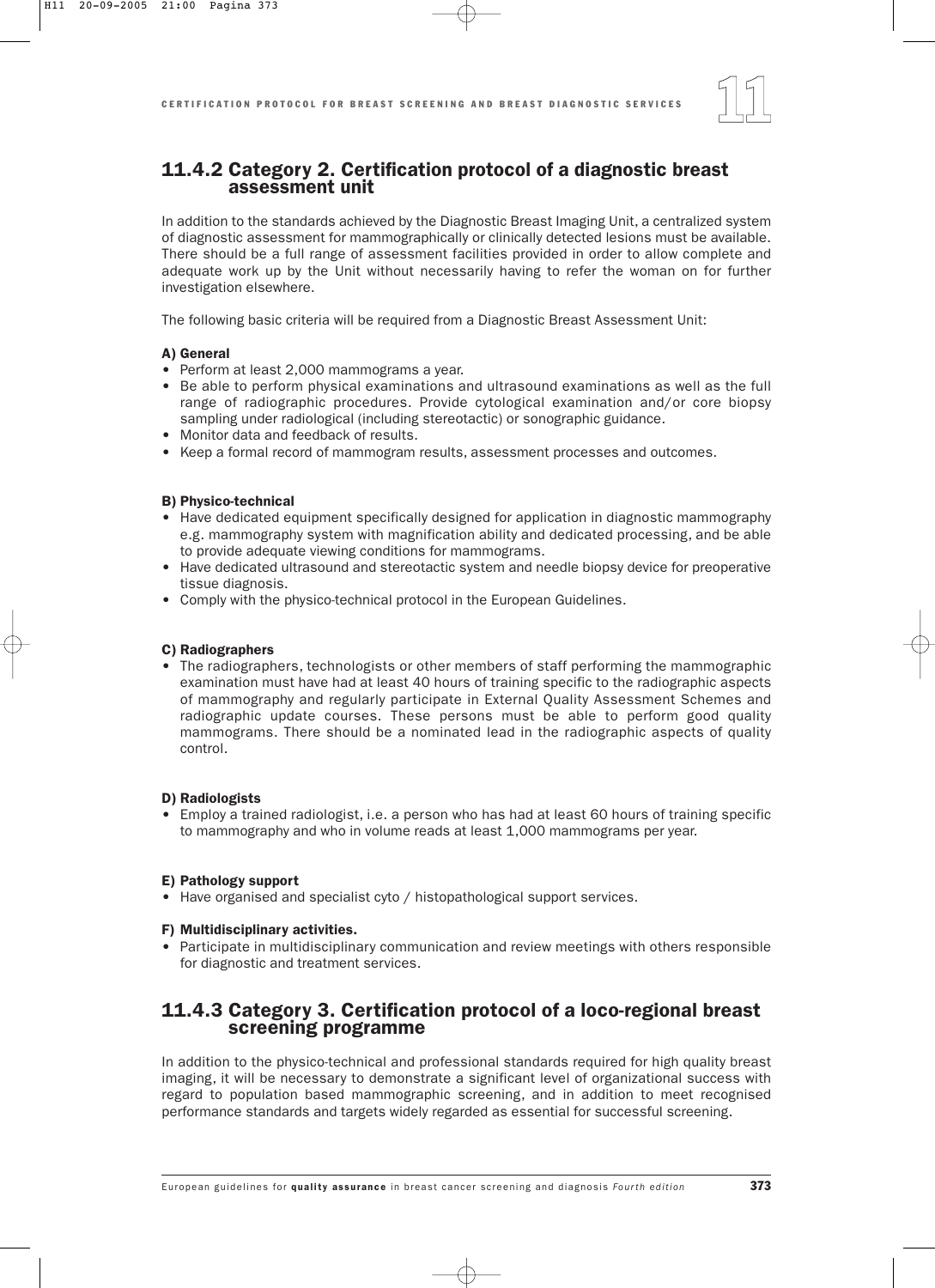Certification of a loco-regional screening programme requires that all diagnostic breast imaging units and diagnostic breast assessment units operating within the screening programme meet the required standards.

The following basic criteria will be required from a Loco-regional Breast Screening Programme:

#### A) General

- Perform at least 5,000 examinations a year
- Serve an area and age defined target population of at least 20,000 eligible women.
- Have undergone at least two full screening rounds.
- Ensure that there is a nominated Programme Director with overall responsibility for the programme, having the authority to suspend unsatisfactory smaller units in a decentralised system, where repeated attempts at image quality improvement have failed.

#### B) Invitation scheme

• Operate a successful personalised invitation system and/or a promotional campaign as well as an organised system for re-inviting all previously screened women.

#### C) Physico-technical quality control

- Have a centralised physico-technical quality control service.
- Comply with all physico-technical criteria set out in the European Guidelines and ensure that adequate technical and professional quality assurance procedures are carried out in all units participating in the programme.
- Have adequate and satisfactory equipment in all units dedicated to the use of mammography. and dedicated processing with all necessary facilities for full and complete assessment of women with screen detected abnormalities.
- Have adequate viewing conditions including the use of roller viewers for multiple screen film reading by more than one reader if necessary in the most effective manner.

#### D) Radiographers

• The radiographers, technologists or other members of staff performing the mammographic examination must have had at least 40 hours of training specific to the radiographic aspects of mammography and regularly participate in External Quality Assessment Schemes and radiographic update courses. These persons must be able to perform high quality mammograms. There should be a nominated lead in the radiographic aspects of quality control.

#### E) Radiologists

- Employ trained radiologists, i.e. a person who has had at least 60 hours of training specific to mammography.
- Have centralised reading or, in a case of a decentralised programme, centralised double reading by one or more fully trained and experienced radiologists each reading at least 5,000 mammograms per year.
- Ensure that in a decentralised programme with multiple smaller screening offices participating, the central and experienced double reading radiologist judges the mammograms from both the diagnostic and an image quality point of view. This radiologist must take full responsibility for the image quality of the mammograms reported and ensure that where necessary images are repeated until they be of satisfactory standard.
- Observe all radiographic image quality criteria.

#### F) Referral, assessment and feedback

- Keep a formal record of referrals, mammogram results, assessment processes and outcomes.
- Have an approved protocol for referral of women with screen detected abnormalities within a decentralised screening programme to centres with adequate and full assessment facilities.
- Process feedback of data and results to the professional staff involved in the programme.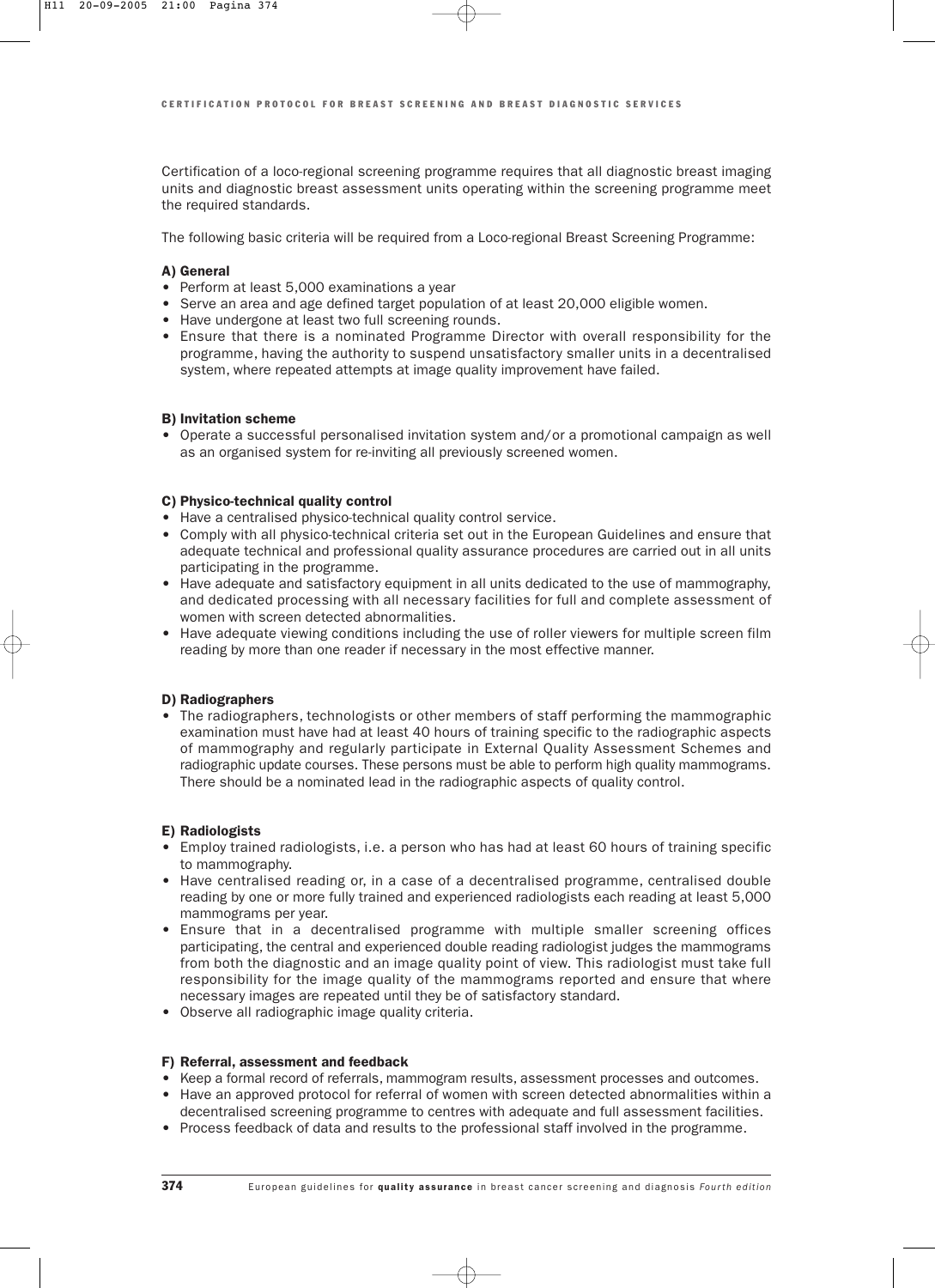

#### G) Pathology support

• Have organised and specialist cyto / histopathological support services.

#### H) Multidisciplinary activities

• Participate in multidisciplinary communication and review meetings with others responsible for diagnostic and treatment services.

#### I) Identification and peer review of interval cancers and screen-detected cases

• Have a mechanism for identification and peer review of interval cancers and screen-detected cases. Interval cancer review will also form part of the certification visit.

#### J) Epidemiology support

- Ensure satisfactory epidemiological support particularly with regard to the organisational, implementation and evaluation aspects as described in the European Guidelines - Quality Assurance in the Epidemiology of Breast Cancer Screening<sup>2</sup>.
- Collect and monitor data according to the European Guidelines.
- Evaluate and report on the performance of the screening programme annually.

# 11.4.4 Category 4. Certification protocol of a European reference<br>centre for breast screening

In this context European refers to the performance of a centre according to the best European standards as opposed to its geographical connotations. In addition to the requirements listed and the fulfilment of all published targets and conditions at organisational, professional and physico-technical levels, the Centre must be considered capable of providing consultation services and training both internally and externally. It will be expected to function on a more global level of furthering the processes of mammographic quality improvement regionally and nationally, both justifying and promoting the values of population screening by mammography for breast cancer.

Certification of a European Reference Centre for Breast Screening requires that all diagnostic breast imaging units and diagnostic breast assessment units operating within the screening programme meet the required standards.

As certification becomes more widely used, it is anticipated that 'franchised' certification activities will be placed in the hands of a limited number of highly regarded and recognised centres. Only programmes that have achieved category 4 certification will be considered as suitable candidates for this extension of certification within their own Member States. The granting of category 4 certification however does not place any obligation in this regard either on the part of the programme concerned or the certifying organisation.

The following basic criteria will be required from a European Reference Centre for Breast Screening:

#### A) General

- Perform at least 10,000 mammograms a year.
- Serve an area and age defined target population of at least 20,000 eligible women.
- Have undergone at least two full screening rounds.
- Ensure that there is a nominated Programme Director with overall responsibility for the programme, having the authority to suspend unsatisfactory smaller units in a decentralised system, where repeated attempts at image quality improvement have failed.

#### B) Invitation scheme

• Operate a successful personalised invitation system and/or a promotional campaign as well as an organised system for re-inviting all previously screened women.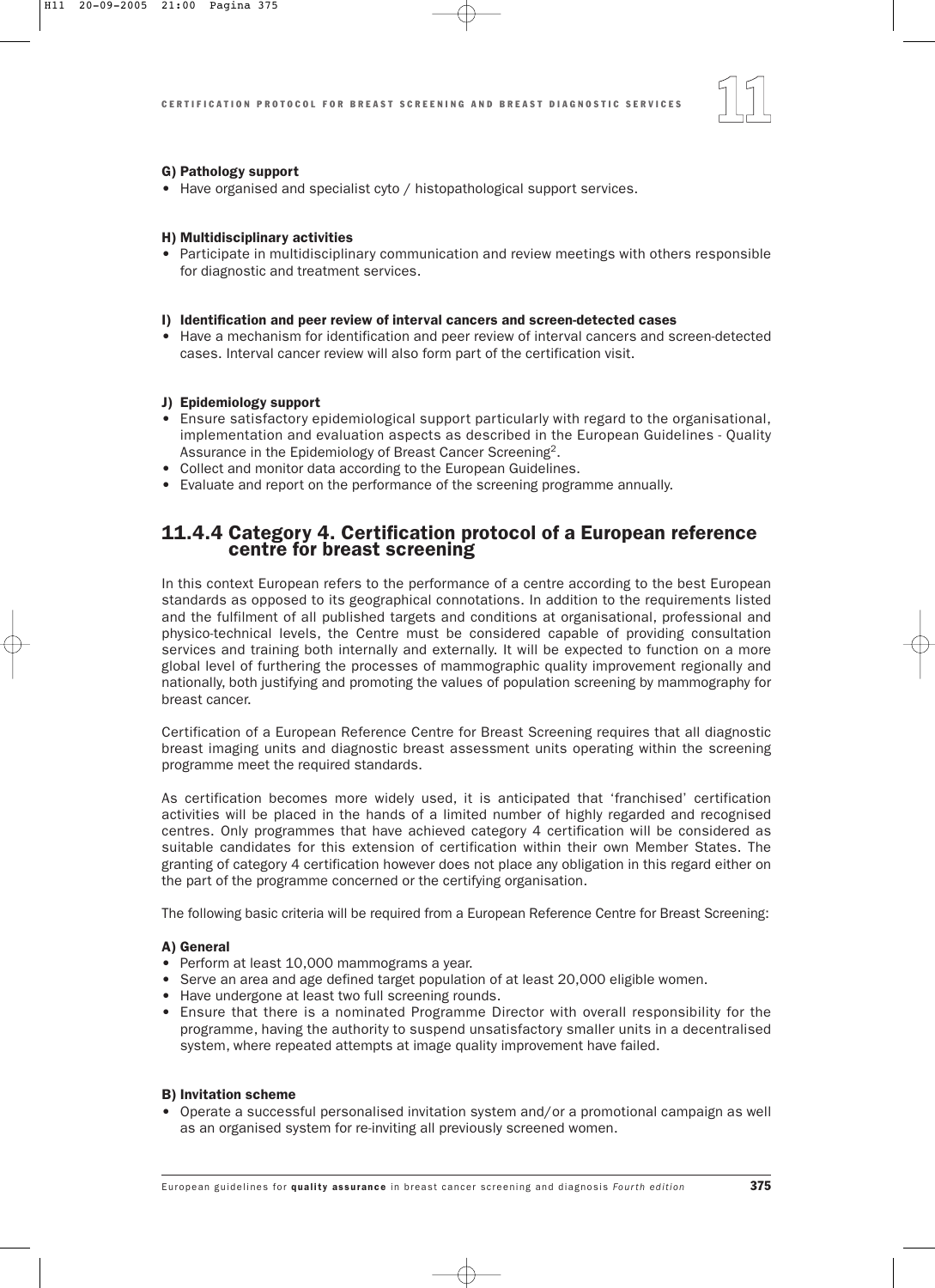#### C) Physico-technical quality control

- Have a centralised physico-technical quality control service.
- Comply with all physico-technical criteria set out in the European Guidelines and ensure that adequate technical and professional quality assurance procedures are carried out in all units participating in the programme.
- Have adequate and satisfactory equipment in all units dedicated to the use of mammography, and dedicated processing with all necessary facilities for full and complete assessment of women with screen detected abnormalities.
- Have adequate viewing conditions including the use of roller viewers for multiple screen film reading by more than one reader if necessary in the most effective manner.

#### D) Radiographers

• The radiographers, technologists or other members of staff performing the mammographic examination must have had at least 40 hours of training specific to the radiographic aspects of mammography and regularly participate in External Quality Assessment Schemes and radiographic update courses. These persons must be able to perform high quality mammograms. There should be a nominated lead in the radiographic aspects of quality control.

#### E) Radiologists

- Employ trained radiologists, i.e. a person who has had at least 60 hours of training specific to mammography.
- Have centralised reading or, in a case of a decentralised programme, centralised double reading by one or more fully trained and experienced radiologists each reading at least 5,000 mammograms per year.
- Ensure that in a decentralised programme with multiple smaller screening offices participating. the central and experienced double reading radiologist judges the mammograms from both the diagnostic and an image quality point of view. This radiologist must take full responsibility for the image quality of the mammograms reported and ensure that where necessary images are repeated until they be of satisfactory standard.
- Observe all radiographic image quality criteria.

#### F) Referral, assessment and feedback

- Keep a formal record of referrals, mammogram results, assessment processes and outcomes.
- Have an approved protocol for referral of women with screen detected abnormalities within a decentralised screening programme to centres with adequate and full assessment facilities.
- Process feedback of data and results to the professional staff involved in the programme.

#### G) Pathology support

• Have organised and specialist cyto / histopathological support services.

#### H) Multidisciplinary activities

• Participate in multidisciplinary communication and review meetings with others responsible for diagnostic and treatment services.

#### I) Identification and peer review of interval cancers and screen-detected cases

• Have a mechanism for identification and peer review of interval cancers and screen-detected cases. Interval cancer review will also form part of the certification visit.

#### J) Training

- Provide training by means of
- Teaching files including interval cancers and recalled cases.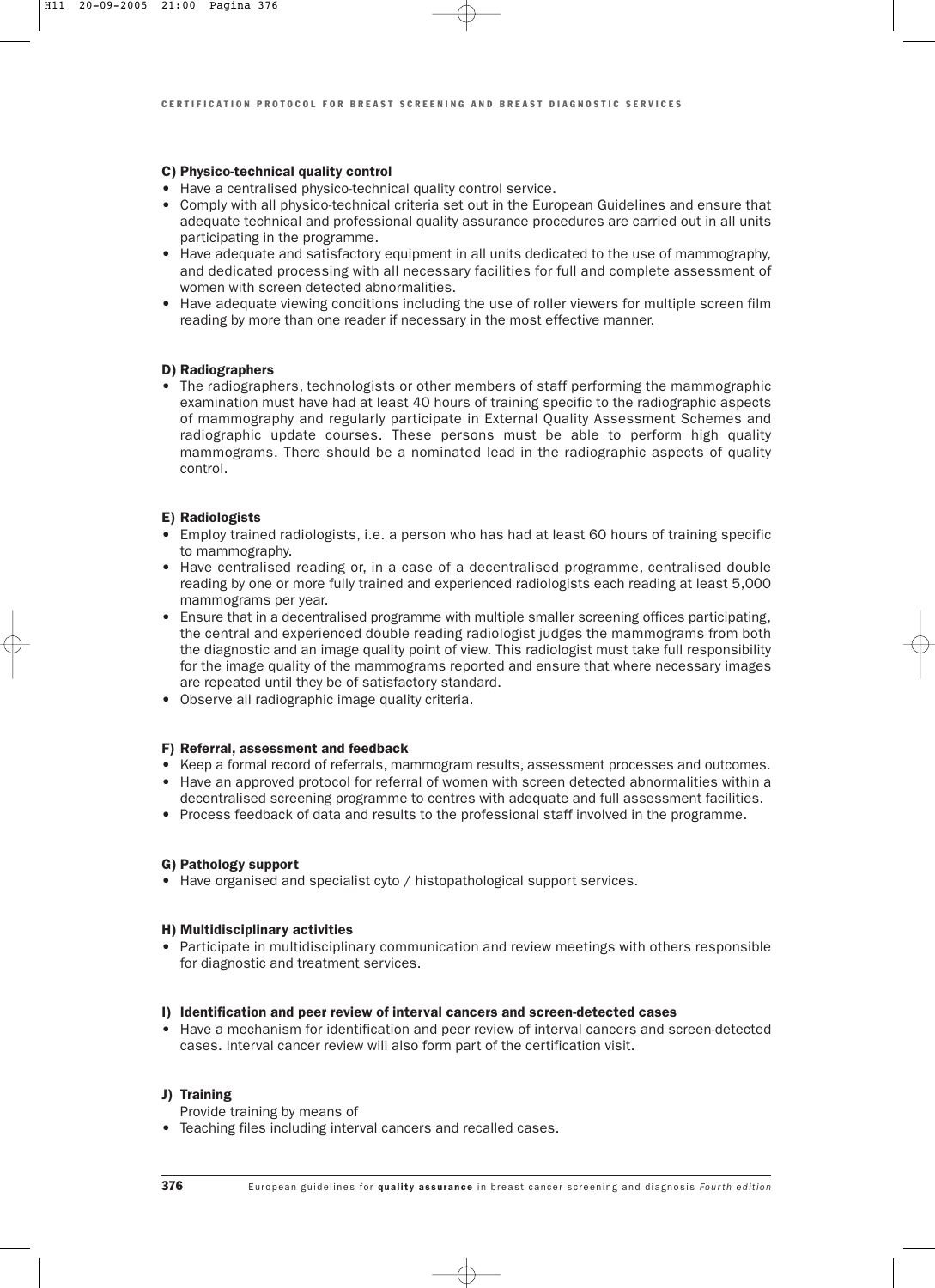

- Training programmes with performance evaluation for radiologists and radiographers
- Training programmes for multidisciplinary diagnostic and treatment teams.

#### K) Epidemiology support

- Ensure satisfactory epidemiological support particularly with regard to the organisational, implementation and evaluation aspects.
- Collect and monitor data according to the European Guidelines.
- Evaluate and report on the performance of the screening programme annually.

### 11.4.5 Category 5. Specialised visits

### • Certification protocol of an Advisory Visit (A) & • Pre-certification Visit (B)

This type of visits will be offered to screening programmes on request in addition to the four certification categories.

- (A) The Advisory Visit may take place around the commencement or during the first year of a screening programme. The aim of such a visit is to assess whether the design of the programme is in line with the recommendations of the European Guidelines. The visiting team will in addition highlight any possible shortcomings of the programme and offer appropriate advice and support to overcome these.
- (B) The Pre-certification Visit may take place during the second screening round and before applying for a full certification of the screening programme. The aim of this visit is to ensure a successful certification. The visiting team will highlight the remaining possible shortcomings that could hamper a successful certification and offer appropriate advice and support to overcome these.

Support means here that for those specific subjects in which the European targets were not met 'coaching' can be provided by specialized experts.

This can be requested both after the advisory and the pre-certification visits.

The protocols of the above visits are based on the category 3 and 4 certification protocols with the exception that no review of interval cancers will be carried out on site.

### 11.4.6 Sources and criteria

The major source for physico-technical and professional standards is the European Guidelines for Quality Assurance in Breast Cancer Screening and Diagnosis<sup>2</sup>. Reference has been given to the American Mammography Quality Standards Act and in particular the Small Entity Compliance Guide - An Overview of the Final regulations Implementing the Mammography Quality Standards Act of 1992<sup>3</sup>. Reference is also made, and should be made by any office or programme wishing certification, to Council Directive 97/43/EURATOM4, referring to the radiation protection of the exposure of individuals as part of health screening programmes.

### 11.4.7 Methodology

All requests for certification should be made to the Professional Co-ordinator by filing an application form. This form will include preliminary questions, and the applicant should demonstrate that checklist criteria have been achieved. Each request will then be considered and on the basis of this checklist, the decision whether or not the site in question can be deemed viable for certification will be taken. In this case a site visit will be scheduled and a suitable international expert team allocated. A protocol will be sent to the local unit laying out the time schedules involved and describing precisely the actions to be followed, the criteria which